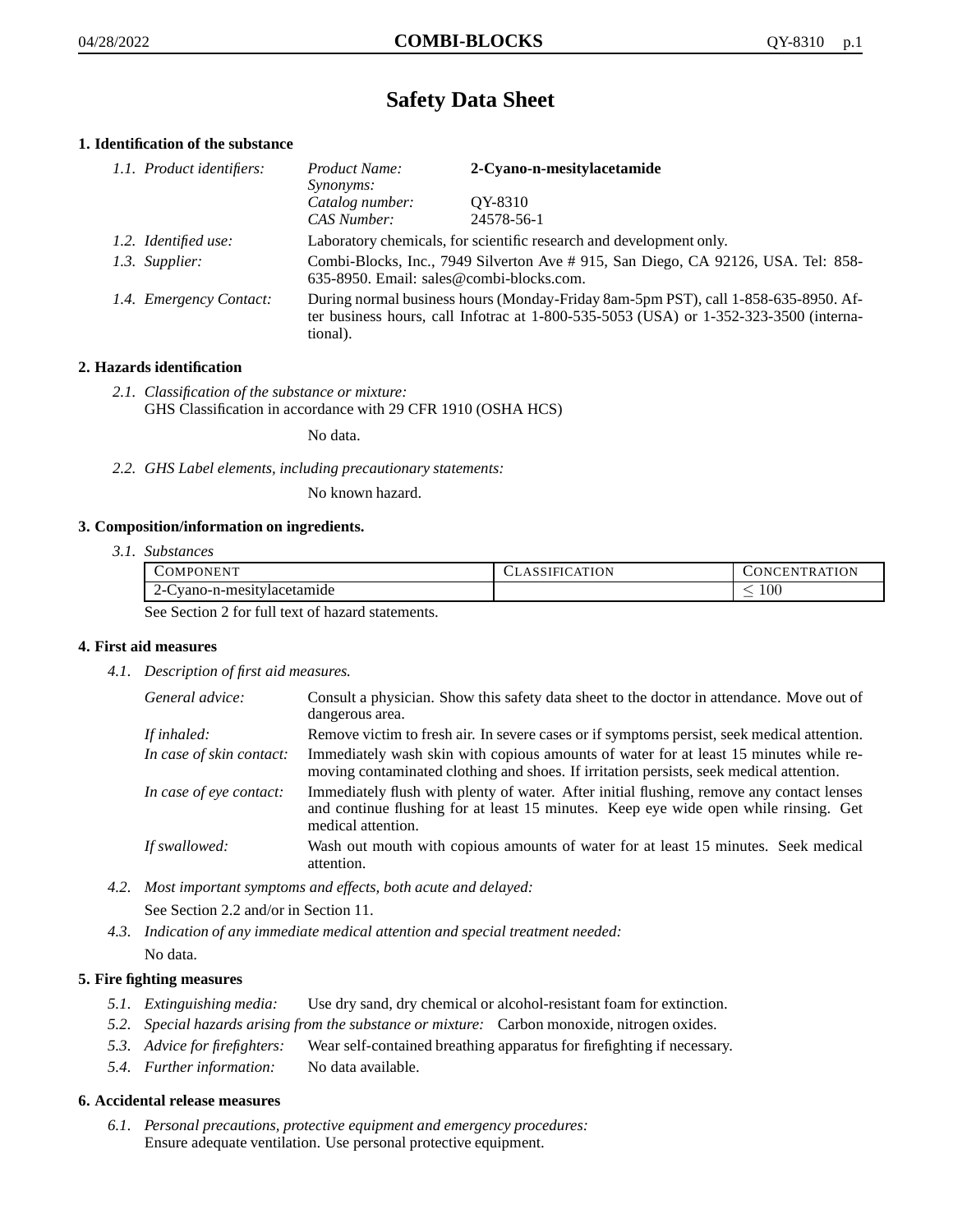- *6.2. Environmental precautions:* Should not be released into the environment. See Section 12 for additional ecological information.
- *6.3. Methods and materials for containment and cleaning up:* Sweep up or vacuum up spillage and collect in suitable container for disposal.
- *6.4. Reference to other sections:* Refer to protective measures listed in Sections 8 and 13.

# **7. Handling and storage**

- *7.1. Precautions for safe handling:* Avoid contact with skin and eyes. Avoid inhalation of vapour or mist. Keep away from sources of ignition - No smoking. Take measures to prevent the build up of electrostatic charge. For precautions see section 2.2.
- *7.2. Conditions for safe storage, including any incompatibilities:* Keep container tightly closed in a dry and well-ventilated place. Containers which are opened must be carefully resealed and kept upright to prevent leakage.
- *7.3. Specific end use(s):* Laboratory chemicals, for scientific research and development only.

# **8. Exposure Controls / Personal protection**

- *8.1. Control parameters:*
- *Components with workplace control parameters:* Contains no substances with occupational exposure limit values. *8.2. Exposure controls:*

*Appropriate engineering controls:* Ensure that eyewash stations and safety showers are close to the workstation location. Ensure adequate ventilation, especially in confined areas.

*Personal protective equipment:*

| Eye/face protection:    | Wear appropriate protective eyeglasses or chemical safety goggles as described by OSHA's<br>eye and face protection regulations in 29 CFR 1910.133 or European Standard EN166.                                                                                                                                         |
|-------------------------|------------------------------------------------------------------------------------------------------------------------------------------------------------------------------------------------------------------------------------------------------------------------------------------------------------------------|
| Skin protection:        | Handle with gloves. Gloves must be inspected prior to use. Use proper glove removal<br>technique (without touching glove's outer surface) to avoid skin contact with this product.<br>Dispose of contaminated gloves after use in accordance with applicable laws and good<br>laboratory practices. Wash and dry hands |
| <b>Body Protection:</b> | Complete suit protecting against chemicals, Flame retardant antistatic protective clothing.,<br>The type of protective equipment must be selected according to the concentration and<br>amount of the dangerous substance at the specific workplace.                                                                   |
| Respiratory protection: |                                                                                                                                                                                                                                                                                                                        |

Control of environmental exposure: Prevent further leakage or spillage if safe to do so. Do not let product enter drains.

## **9. Physical and chemical properties**

*9.1. Information on basic physical and chemical properties*

| (a)                        | Appearance:                                   | No data  |
|----------------------------|-----------------------------------------------|----------|
| (b)                        | Odour:                                        | No data  |
| (c)                        | Odour Threshold:                              | No data  |
| (d)                        | pH:                                           | No data  |
| (e)                        | Melting point/freezing point:                 | No date. |
| (f)                        | Initial boiling point and boiling range:      | No data  |
| (g)                        | Flash point:                                  | No data  |
| (h)                        | Evaporatoin rate:                             | No data  |
| (i)                        | Flammability (solid, gas):                    | No data  |
| (j)                        | Upper/lower flammability or explosive limits: | No data  |
| (k)                        | Vapour pressure:                              | No data  |
| $\left( \mathrm{l}\right)$ | Vapour density:                               | No data  |
| (m)                        | Relative density:                             | No data  |
| (n)                        | Water solubility:                             | No data  |
| $\circ$                    | Partition coefficient: n-octanol/water:       | No data  |
| (p)                        | Auto-ignition:                                | No data  |
| (q)                        | Decomposition temperature:                    | No data  |
| (r)                        | Viscosity:                                    | No data  |
| (s)                        | Explosive properties:                         | No data  |
| (t)                        | Oxidizing properties:                         | No data  |